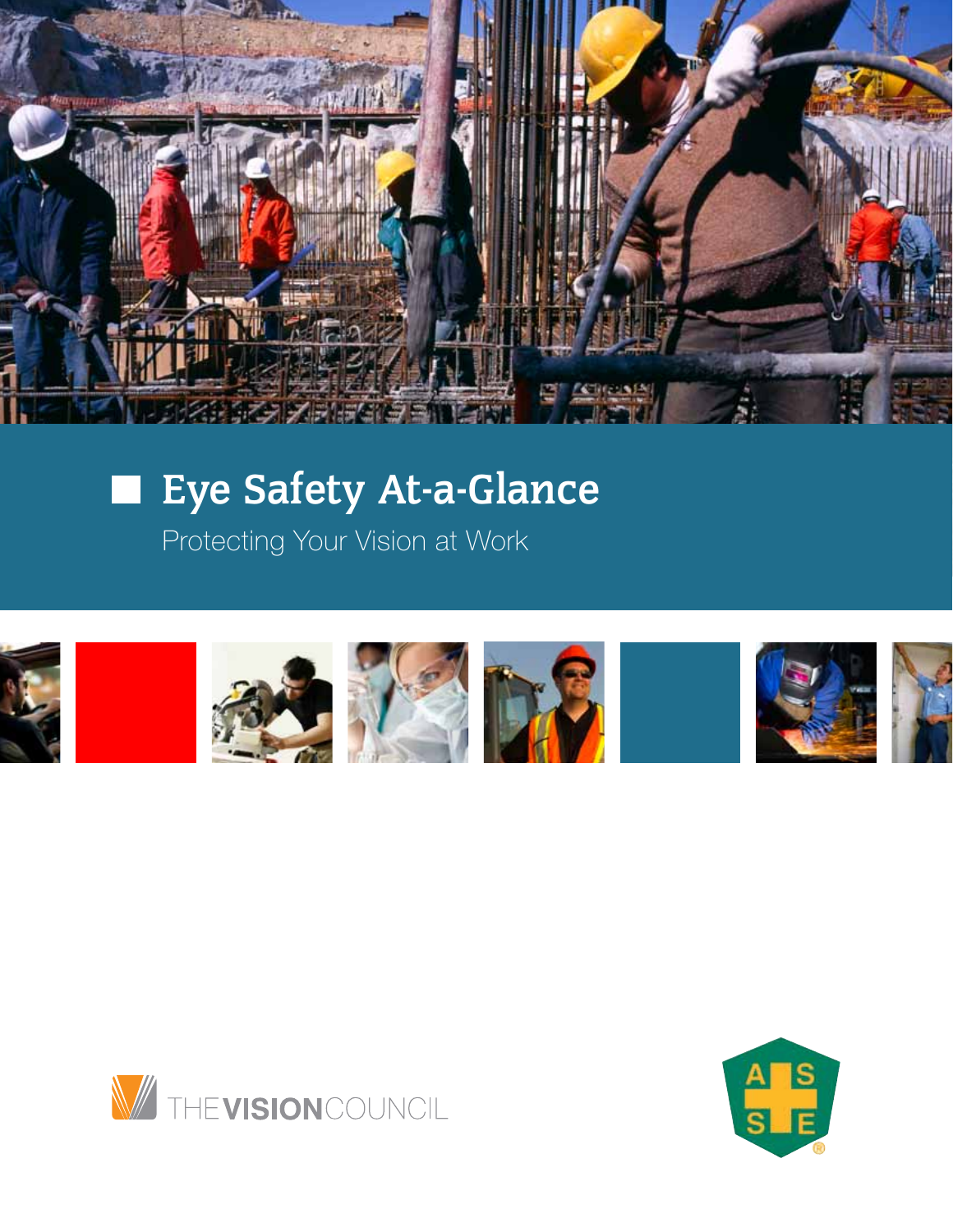

## INTRODUCTION

Each day nearly 2,000 American workers suffer the pain of avoidable workplace eye injuries that require medical treatment.1 Despite the elevated risk of eye injury in some industries, many workers skip the precautions that could protect their eyes. In fact, in 2007, nearly three out of every five workers that experienced eye injury were wearing either the wrong kind of eye protection or no protection at all at the time of the accident.<sup>2</sup>



In addition to the physical toll exacted by these injuries, they also come at great cost to businesses, amounting to an estimated \$300 million annually in medical bills, compensation and downtime.<sup>3</sup> Lost productivity is another significant consequence: Among private industry employees in 2008, there were more than 27,000 reported days away from work due to eye injuries.4

Perhaps most devastating is the fact that while vision loss is among the top 10 disabilities among American adults aged 18 years and older, 90 percent of eye injuries are preventable. This issue brief, published by The Vision Council in conjunction with the American Society of Safety Engineers (ASSE), offers information on workplace eye injuries in many work settings, as well as tips and products designed for their prevention.

The Vision Council and ASSE have collaborated to release this brief to provide workers with the knowledge and tools necessary to protect their eyes. The Vision Council is committed to education, advocacy and consumer outreach and ASSE and its members have spent the last century working to protect people, property and the environment while contributing to many vision safety research and regulatory projects.



#### INCIDENCE

Men between the ages of 25-44 comprise 80 percent of all workplace eye injury victims.<sup>5</sup> Eye injuries account for nearly 45 percent of all head injuries that lead to missed work days.<sup>6</sup> And surface wounds to the eye involving foreign bodies such as splinters or debris occur in 38 percent of eye injuries.<sup>7</sup>

Potential eye hazards can be found in nearly every industry. While 61 percent of eye injuries occur in manufacturing, construction or trade jobs, eye injuries also happen in offices, hospitals, laboratories and many other types of workplaces. For example, health care and other workers are at risk of acquiring infectious diseases via ocular exposure from touching their eyes with contaminated fingers.

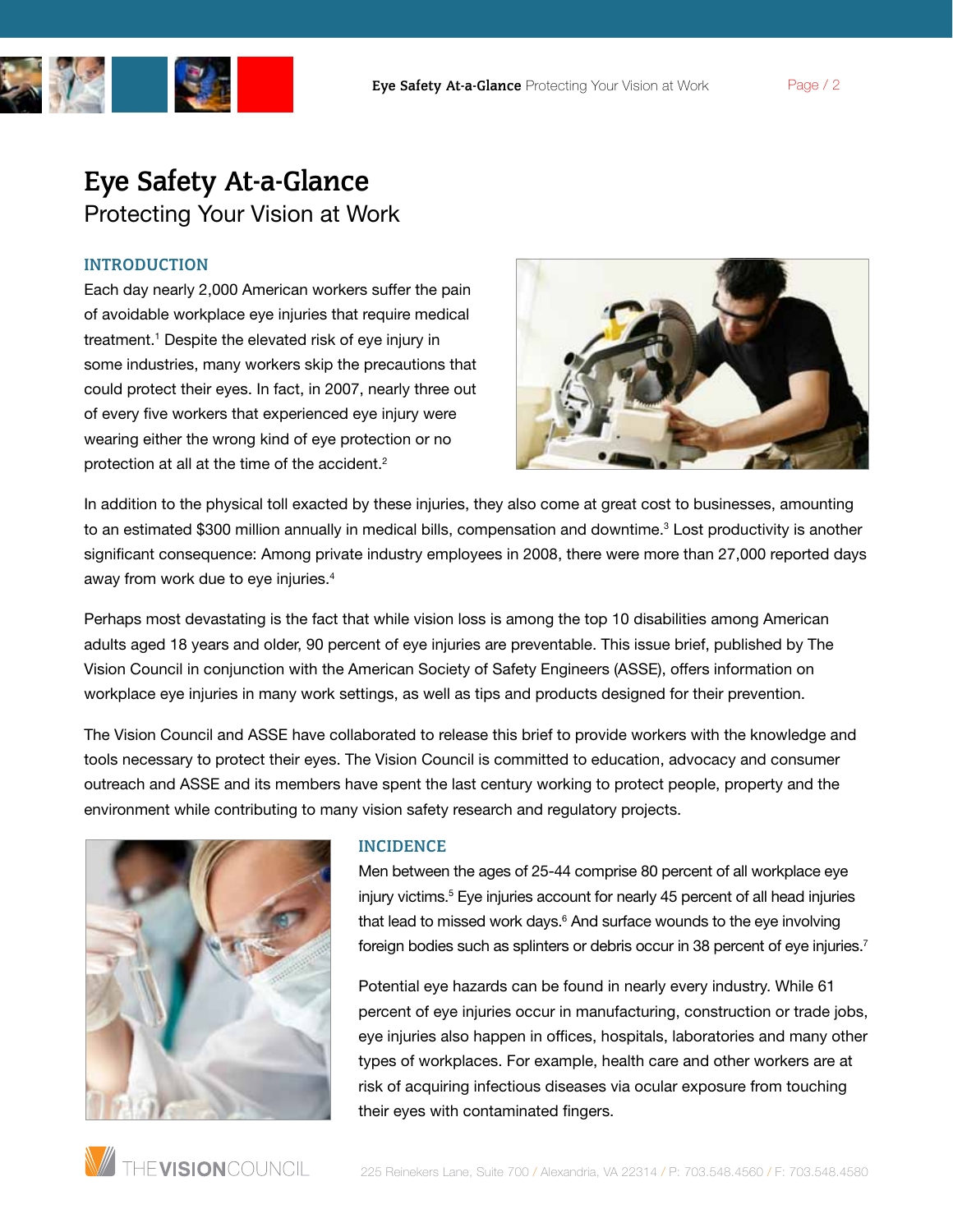

Many job activities have the potential to cause eye injury; some are more obvious than others. Common causes of eye injuries include:

- Projectiles (dust, concrete, metal, wood and other particles)
- Chemicals (splashes and fumes)
- Radiation (especially visible light, ultraviolet radiation, heat or infrared radiation and lasers)
- Bloodborne pathogens (hepatitis or HIV) from bodily fluids including blood

## Jobs with elevated eye injury risk and Recommended protective eyewear to counter risks

| <b>JOB</b>          | <b>HAZARDS</b>                                                                                                                                                                                                                                                                                                                                                                              | <b>PROTECTIVE</b><br><b>EYEWEAR</b>                                                                     |
|---------------------|---------------------------------------------------------------------------------------------------------------------------------------------------------------------------------------------------------------------------------------------------------------------------------------------------------------------------------------------------------------------------------------------|---------------------------------------------------------------------------------------------------------|
| <b>AUTO REPAIR</b>  | Mechanics are more likely than the average worker to be<br>injured on the job; contact with objects and equipment, such<br>as parts and materials, represent a significant hazard. Eye<br>injuries can occur as a result of sparks from cutting torches<br>and airborne pieces of metal launched from bench grinders.                                                                       | - Goggles<br>- Safety glasses with<br>side shields                                                      |
| <b>CARPENTRY</b>    | Carpentry and general repairs pose the threat of eye<br>injury from flying wood, metal and concrete chips. Other<br>risks include hammering, chiseling, drilling, stripping<br>paint, splitting tiles or concrete slabs, painting ceilings<br>and laying insulation.                                                                                                                        | Goggles<br>- Safety glasses<br>with side shields<br>to protect against<br>impact of flying<br>particles |
| <b>CONSTRUCTION</b> | Construction has a much higher rate of eye injuries than any<br>other industry. In construction, more than 10,000 eye injuries<br>occur each year forcing employees to miss work. Nails, tiny<br>pieces of metal, splinters and cut wire ends can land in the<br>eyes and cement mixing, sawing, grinding and chipping<br>produce dust and grit that can cause eye injuries and irritation. | Goggles<br>$\overline{\phantom{0}}$<br>- Safety glasses with<br>side shields                            |
| <b>DRIVING</b>      | For 1st class license holder's good vision is a necessity<br>both for the safety of drivers as well as others on the road.<br>It is also important for drivers to protect themselves against<br>harmful UV rays, glare and airbag injuries to the eye.                                                                                                                                      | Polycarbonate<br>lenses with UV<br>protection and anti-<br>reflective coating                           |

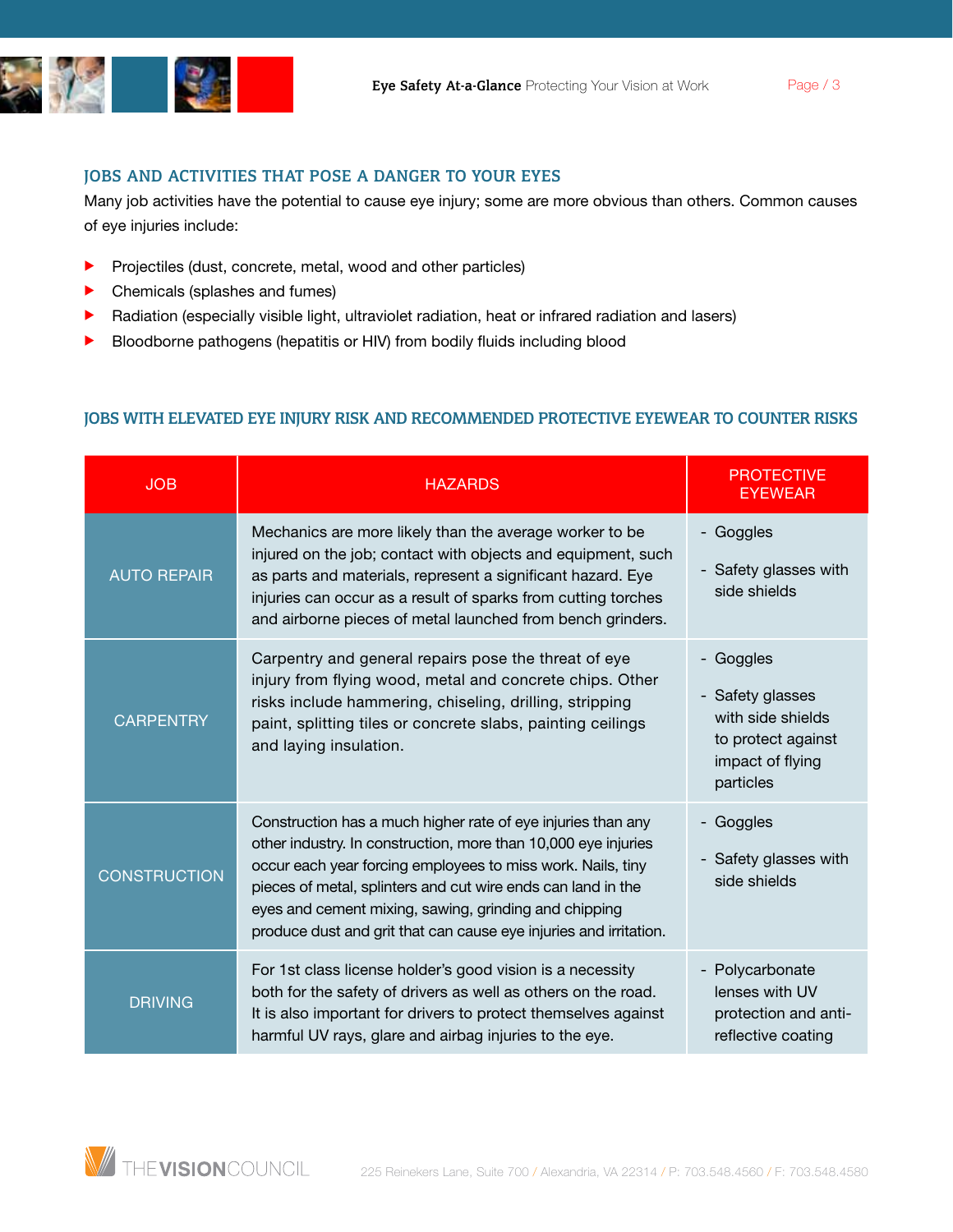

| <b>JOB</b>                                                                       | <b>HAZARDS</b>                                                                                                                                                                                                                                                                                                                                                                                                                                                                       | <b>PROTECTIVE</b><br>EYEWEAR                                                                                                  |
|----------------------------------------------------------------------------------|--------------------------------------------------------------------------------------------------------------------------------------------------------------------------------------------------------------------------------------------------------------------------------------------------------------------------------------------------------------------------------------------------------------------------------------------------------------------------------------|-------------------------------------------------------------------------------------------------------------------------------|
| <b>ELECTRICAL</b><br><b>WORK</b>                                                 | Due to the nature of their overhead work, electrical<br>workers are at increased risk for eye injuries from flying<br>particles such as nails, small pieces of metal and cut wire<br>ends, as well as falling objects or sparks striking the eye.<br>Electricians also face a higher threat of burns, which can<br>lead to blindness.                                                                                                                                                | - Safety glasses with<br>side shields for<br>impact protection<br>- Arc rated face<br>shield to protect<br>against arc flash. |
| <b>HEALTH CARE,</b><br><b>LABORATORY</b><br><b>AND JANITORIAL</b><br><b>WORK</b> | Infectious diseases can be transmitted through the mucous<br>membranes of the eye as a result of direct exposure (e.g.,<br>blood splashes and respiratory droplets generated during<br>coughing or suctioning) or from touching the eyes with<br>contaminated fingers or other objects. The infections<br>can range from relatively minor, such as conjunctivitis or<br>reddening/soreness of the eye, to more serious diseases<br>such as HIV, B virus (HBV) or possibly influenza. | - Goggles<br>- Face shields                                                                                                   |
| <b>MANUFACTURING</b>                                                             | Manufacturing eye injuries are most likely to result from<br>work that generates flying particles, fragments, sparks, dust,<br>hazardous substances or radiation. Tasks with the highest<br>risk of eye injuries are grinding, welding and hammering.<br>Other high-risk activities include cutting, drilling, spraying,<br>smelting, sanding, chipping and chiseling.                                                                                                               | - Spectacles<br>- Goggles<br>- Safety glasses with<br>side shields                                                            |
| <b>PLUMBING</b>                                                                  | Chemical and material exposure is a common source of<br>eye injury for plumbers. Plumbers also may receive burns<br>from hot equipment parts, steam lines and the release of<br>hot water or steam. Cutting or grinding can also cause eye<br>injuries from flying particles.                                                                                                                                                                                                        | - Spectacles<br>- Goggles<br>- Safety glasses with<br>side shields                                                            |
| <b>WELDING</b>                                                                   | Chemical burns to one or both eyes from splashes of<br>industrial chemicals or cleaning products are common.<br>Thermal burns to the eye occur as well. Among welders,<br>their assistants and nearby workers, UV radiation burns<br>(welder's flash) routinely damage workers' eyes and<br>surrounding tissue.                                                                                                                                                                      | - Welding goggles<br>- Welding helmets                                                                                        |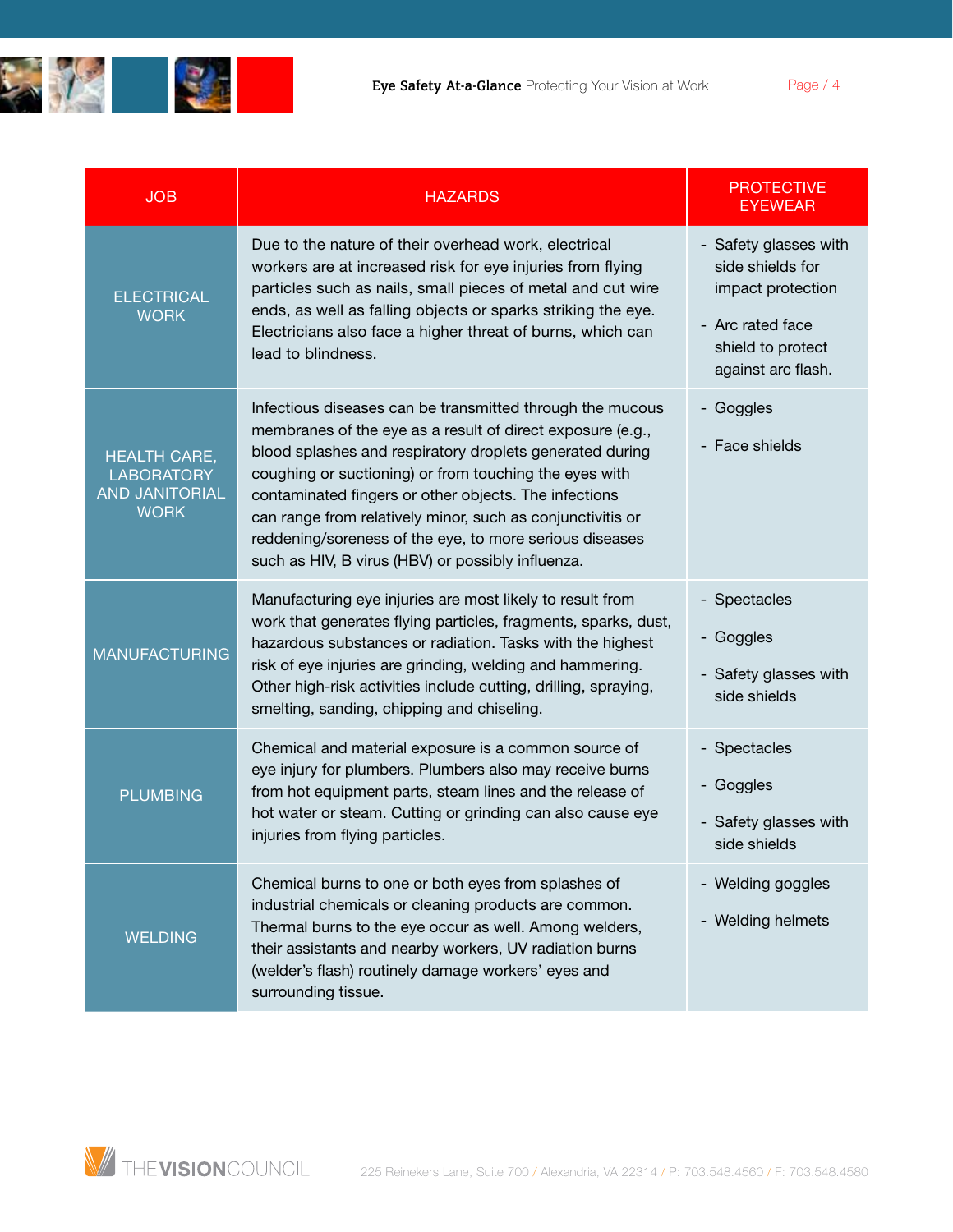

#### PREVENTION

The use of proper eye protection, such as safety glasses, goggles, face shields and helmets can prevent countless eye injuries. The Occupational Safety and Health Administration requires the use of eye and face protection whenever there is a chance of injury that could be prevented by such equipment. The right eye protection for each work situation depends upon the type of hazard, the circumstances of exposure, other protective equipment used and individual vision needs.

Safety eyewear protection includes:

- Non-prescription (plano) and prescription (nonplano) safety glasses
- Goggles
- Face shields
- Welding helmets
- Full-face respirators

#### Types of Safety Lenses

- Glass lenses
	- $\triangleright$  Scratch Resistant
	- $\triangleright$  Can be made with a corrective prescription
	- $\triangleright$  If the lens is scratched, it should be replaced immediately.
- Plastic lenses

Employers are required to assess eye safety hazards in the workplace and take measures to ensure employee

safety through compliance with government regulations for eyewear and emergency eyewash stations.

- $\triangleright$  Are lightweight
- $\triangleright$  Protect against welding splatter
- $\triangleright$  Are not likely to fog
- Polycarbonate lenses
	- $\triangleright$  Are lightweight
	- $\triangleright$  Protect against welding splatter
	- $\triangleright$  Are not likely to fog
	- $\triangleright$  Can be stronger, more impact-resistant and less scratch-resistant than glass depending on the situation and the lens itself



In research with manufacturing, construction, service and retail workers, 100 percent of participants cited fogging as a factor for not wearing personal protective eyewear, and over 55 percent suggested an antifogging solution to increase usage of personal protective eyewear.<sup>8</sup> By taking the necessary measures to reduce the fogging of protective eyewear, employers will likely see an increase in compliance with eye protection recommendations, and increased worker safety.

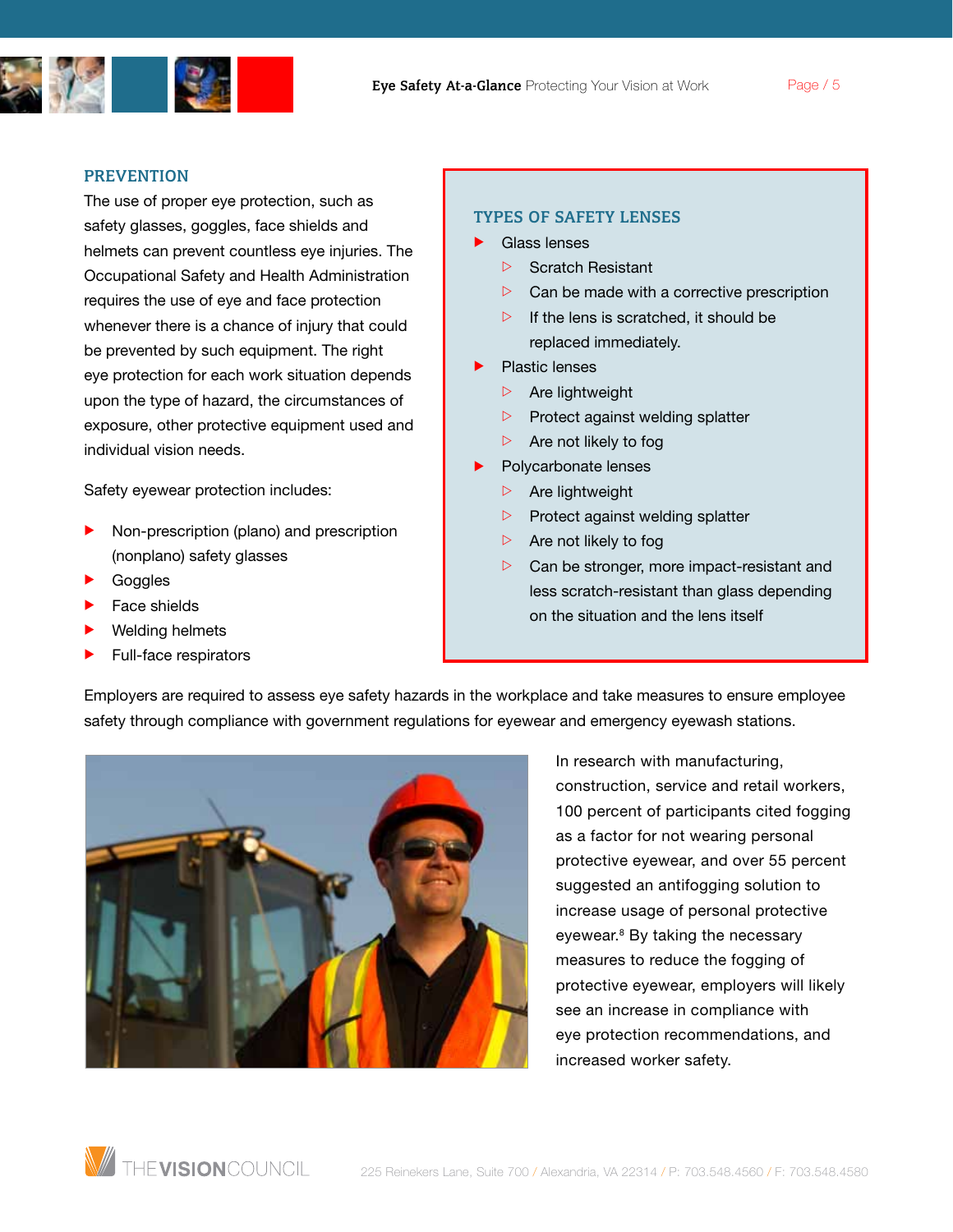

Do's and Don'ts of Emergency Eye Care

If an eye accident occurs, see a medical doctor or eye care professional as soon as possible since an injury may not be immediately obvious. Until a medical professional can be seen, heed the advice below.

### Do:

- $\blacktriangleright$  Protect the eye from further damage by holding a folded cloth over the eye, having it act as a shield.
- Seek eye care immediately.
- Bandage any cuts around the eye to prevent contamination or infection.
- Flush the eye with water in the case of a chemical burn or if there is small debris in the eye.
- Use a cold compress to treat a blunt trauma injury such as a black eye, but be careful not to apply additional pressure.





## Don't:

- Do not remove any objects that are stuck in the eye as this could worsen the injury.
- $\triangleright$  Do not wash out the eye when dealing with cuts or punctures to the eye.
- $\blacktriangleright$  Do not attempt to self-medicate, apply ointments or take any medications, including over-the-counter drugs.
- Do not rub the eye or apply pressure. Doing so may cause more damage.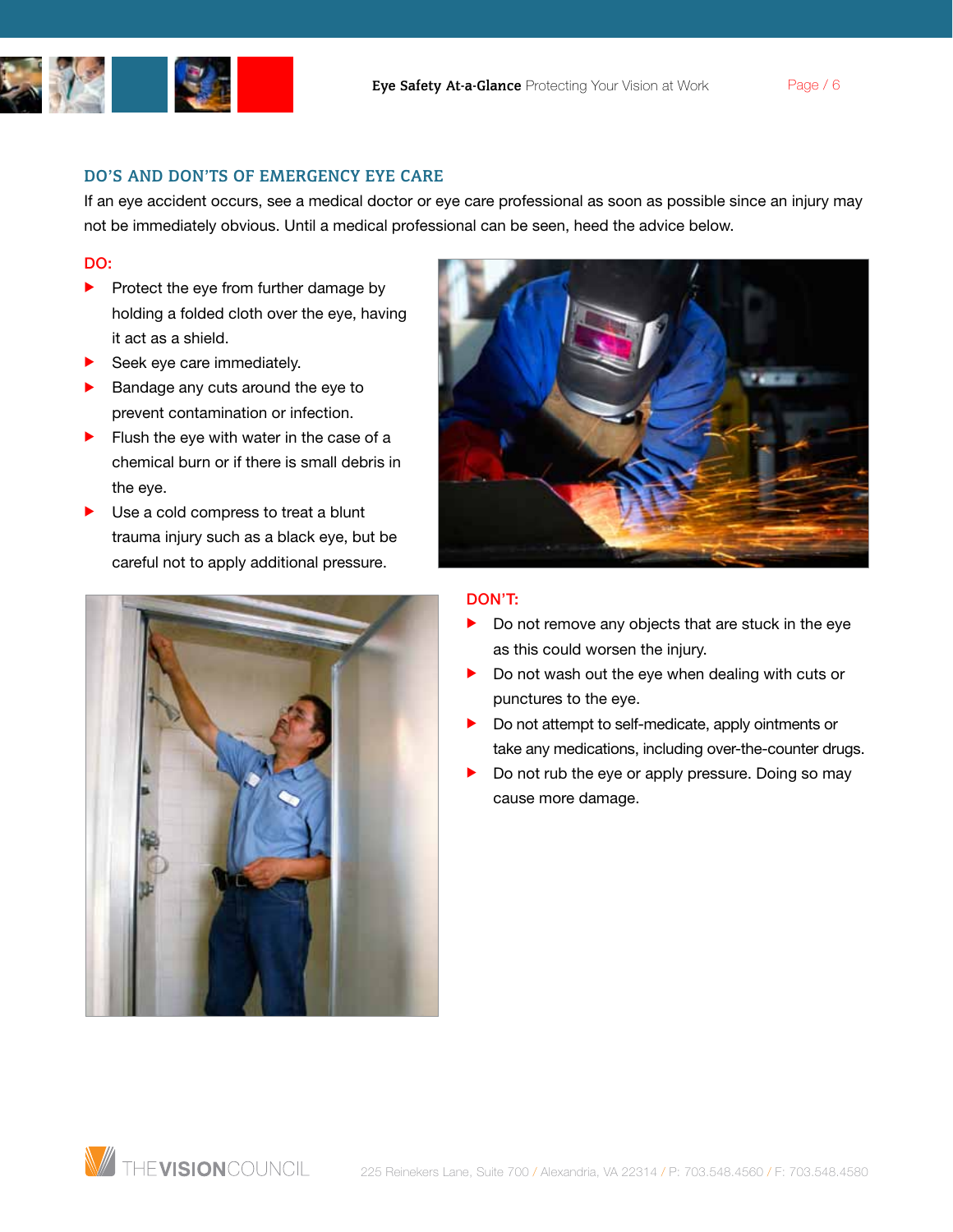

According to the Centers for Disease Control and Prevention (CDC), more than 100 of the 2,000 workplace eye injuries that occur each day result in one or more days of lost work time. The CDC also reports that in addition to more common eye injuries caused by projectiles or burns, workers are at risk of acquiring infections and diseases through touching the eyes with contaminated hands or other objects. It is critical that workers protect their eyes on-the-job and recognize hazards so that necessary precautions can be taken to reduce the risk of injury.

In a 2009 article from ASSE's Professional Safety Journal, titled, "Safety Eyewear: How much coverage does it provide?" authors James R. Harris, Richard Whisler, Douglas E. Ammons, Jim Spahr and Larry L. Jackson note that not only is eye protection important, but ensuring that eye protection is the correct type for the job being performed and fits properly is critical to preventing injuries. Worker testimony, emergency department charts and injury investigations have shown that while wearing eye protection is good practice, if the eye protection is ill-fitting or incorrect for the job it does not effectively prevent eye injuries. It is important that workers understand what eye protection equipment is necessary for they job they perform to reduce the risk of injury or permanent impairment.

ASSE serves as secretariat for a number of American National Standard Institute (ANSI) standard projects and was previously the secretariat for the Z87.1, a standard that guides the design and performance of safety eyewear to help employers and employees determine the appropriate eye protection for the job. The standard also provides guidelines for high-velocity impact testing of safety lenses to ensure adequate protection against hazards. For more information about ASSE's many standards that provide guidelines for protecting worker safety and health, please visit www. asse.org/standards.

The 100-year-old American Society of Safety Engineers (ASSE) has more than 32,000 occupational safety and health professional members who work daily to protect people, property and the environment. It is important that employees return home safely, injury and illness free each day and protecting the eyes from vision hazards is one of the many ways workers can protect their health and safety. For more information about ASSE, please visit www.asse.org.